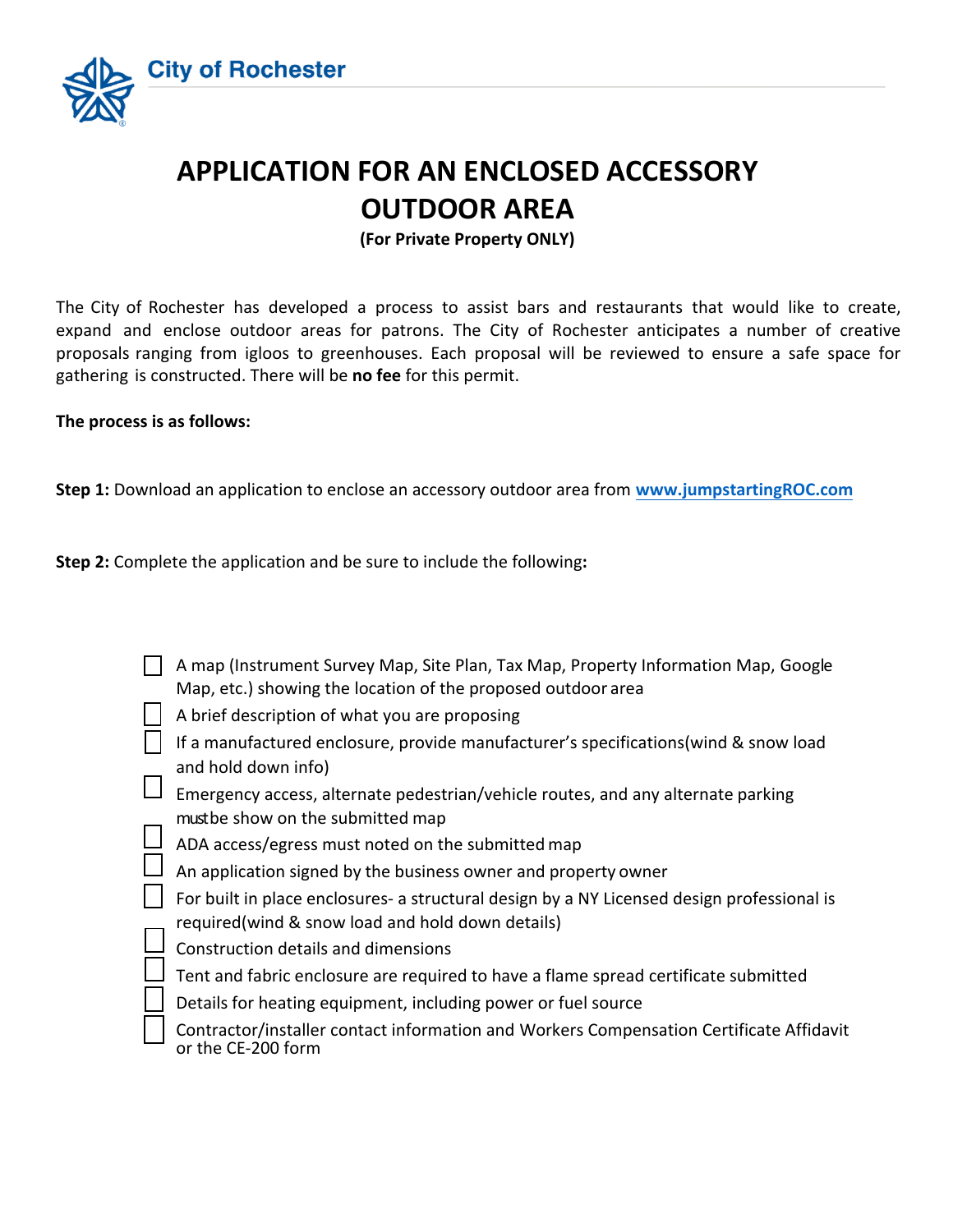**Step 3:** There are three (3) options for submitting application materials:

- **•** Email to [zoning@cityofrochester.gov](mailto:zoning@cityofrochester.gov)
- Deliver directly to City Hall at the drop box located at the Fitzhugh Street entrance
- Mail to City Hall, Zoning Division, 30 Church Street, Room 121B, Rochester NY, 14614

Once submitted, City staff will follow up quickly with any modifications or revisions to ensure that you are in compliance.

For applications that qualify, all information will be kept on file in the Zoning Division for reference.

Any questions? Please contact us!

Write: [zoning@cityofrochester.gov](mailto:zoning@cityofrochester.gov) Call: (585) 428-7043